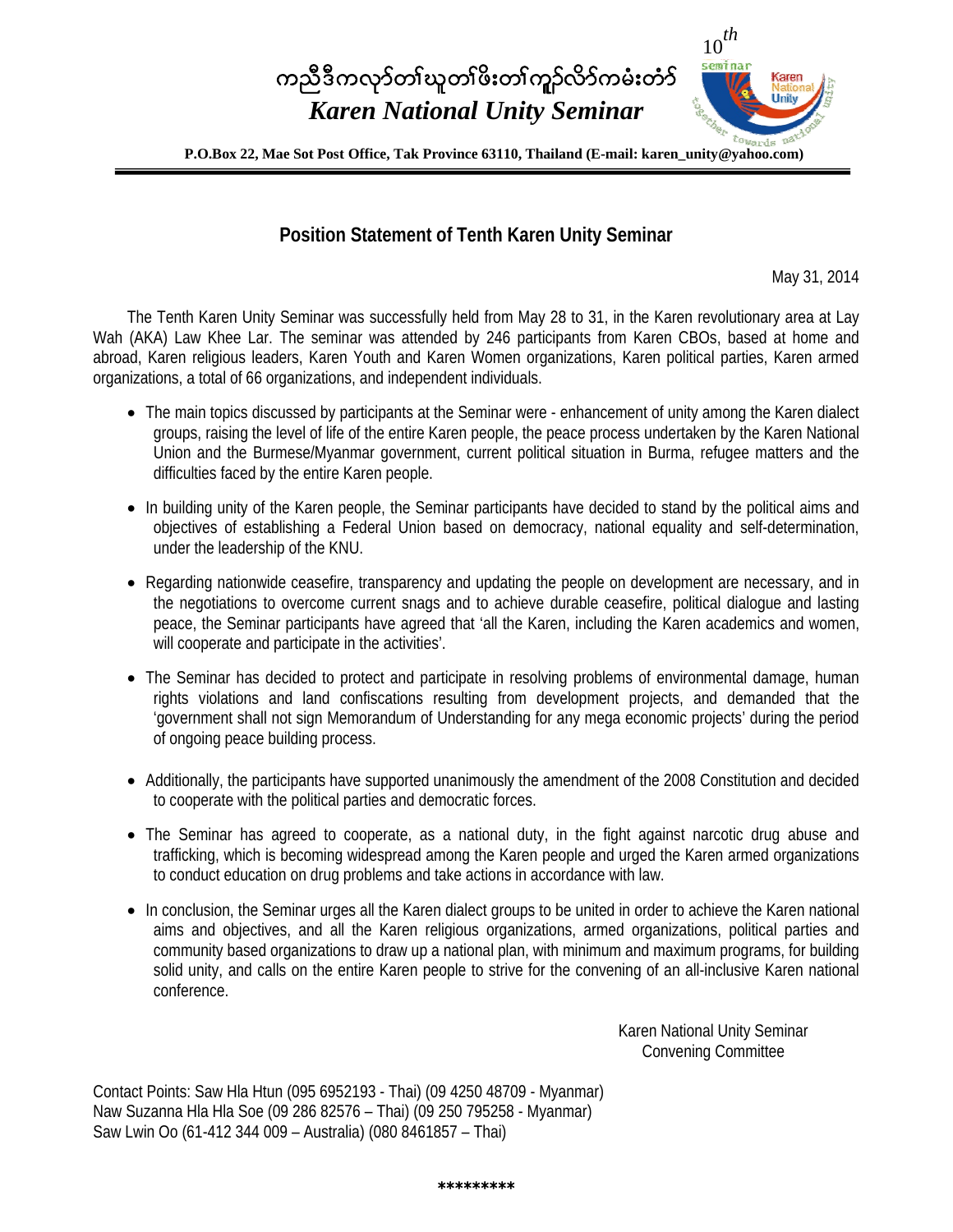

### $10^{\rm th}$  ကြိမ်မြောက် ကရင်အမျိုးသား စည်းလုံးညီညွှတ်ရေး နှီးနောဖလှယ်ပွဲ *Karen National Unity Seminar*

**P.O.Box 22, Mae Sot Post Office, Tak Province 63110, Thailand (E-mail: karen\_unity@yahoo.com)**

#### (၁၀)ကြိမ်မြောက် ကရင်အမျိုးသား စည်းလုံးညီညွတ်ရေး နီးနောဖလှယ်ပွဲ၏ သဘောထား ထုတ်ပြန်ကြေညာချက်

ေမလ (၃၁)ရက္၊ ၂၀၁၄ခုႏွစ္။

(၁၀)ကြိမ်မြောက် ကရင်အမျိုးသားစည်းလုံးညီညွတ်ရေး နှီးနှောဖလှယ်ပွဲကို ၂၀၁၄ခုနှစ်၊ မေလ ၂၈ရက်မှ ၃၁ရက်နေ့အထိ ကရင့်တော်လှန်ရေး နယ်မြေ လေးဂါး(ခေါ် )လော်ခ်ီးလာတွင် အောင်မြင်စွာ ကျင်းပခဲ့သည်။ ထိုနိုးနောဖလှယ်ပွဲသို့ ပြည်တွင်းပြည်ပရိ ကရင်လူထုအခြေပြုအဖွဲ့အစည်းများ၊ ကရင် ဘာသာရေးခေါင်းဆောင်များ၊ ကရင်လူငယ်နင့် ကရင်အမျိုးသမီးများ၊ ကရင့်နိုင်ငံရေးပါတီများ၊ ကရင်လက်နက်ကိုင်အဖွဲ့အစည်းများ စသည့်ကရင်အဖွဲ အစည်း (၆၆)ဖွဲ့နှင့် တသီးပုဂ္ဂလ ကိုယ်စားလှယ်များ၊ လေ့လာသူများ အပါအဂင် စုစုပေါင်း (၂၄၆)ဦး တက်ရောက်ခဲ့ကြသည်။

ကျိနီးနောဖလှယ်ပွဲတွင် ကရင်လူမျိုးများ အချင်းချင်းအကြား စည်းလုံးညီညွတ်မူ ပိုမို အားေကာင်းလာစေရေး၊ ကရင့်အမျိုးသားတရပ်လုံး၏ဘ၀ ရေရှည် တိုးတက်မြင့်မားရေး၊ ကေအဲန်ယူ-ကရင်အမျိုးသားအစည်းအရုံးနှင့် မြန်မာအစိုးရတို့၏ ငြိမ်းချမ်းရေးဖော်ဆောင်မှုဖြစ်စဉ်၊ မြန်မာပြည်၏ လက်ရှိနိုင်ငံရေး အခြေအနေများ၊ ဒုက္ခသည်ဆိုင်ရာကိစ္စရပ်များနှင့် ကရင်လူထုတစ်ရပ်လုံး၏ ရင်ဆိုင်ခံစားနေရမှုများကို တက်ရောက်လာသည့် ကိုယ်စားလှယ်များက အဓိကထား ေဆြးေႏြးခဲ့ၾကသည္။

- ကရင်အမျိုးသား စည်းလုံးညီညွတ်ရေးကို တည်ဆောက်ရာတွင် ကေအဲန်ယူ-ကရင်အမျိုးသားအစည်းအရုံး၏ ဦးဆောင်မှုဖြင့် ဒီမိုကရေစီရေး၊ အမျိုးသား တန်းတူရေးနင့် ကိုယ်ပိုင်ပြဌာန်းခွင့်ကို အခြေခံသော ဖက်ဒရယ်ပြည်ထောင်စု ပေါ်ထွန်းရေးဟူသော နိုင်ငံရေး ဦးတည်ချက်အပေါ် ရပ်တည်သွားရန် ဆုံး ျဖတ္ခဲ့ၾကသည္။
- တနိုင်ငံလုံး အပစ်အခတ်ရပ်စဲေရးနင့် ပတ်သက်၍ လူထုထံသို့ ပွင့်လင်းမြင်သာစွာ အသိပေးရှင်းလင်းပြောဆိုရန် လိုအပ်ပြီး တွေ့ဆုံဆွေးနွေးမှုများတွင် လက်ရှိတွေ့ကြုံနေရသော အခက်အခဲများ ဆက်လက် ညှိနိူင်းသွားရာ၌ ခိုင်မာသော အပစ်အခတ်ရပ်စဲေရး၊ နိုင်ငံရေးဆွေးနွေးပွဲများနှင့် ရေရှည်တည်တံ့ ခိုင်မြဲသော ငြိမ်းချမ်းရေးတည်ဆောက်ရေးအဆင့်သို့ ရောက်ရှိစေရေးအတွက် ကရင်တတ်သိပညာရှင်များ၊ အမျိုးသမီးများ အပါအပင် ကရင်အမျိုးသား တိုင်းကလည်း ညီညီညွတ်ညွတ် ပူးပေါင်းပါဂင်လုပ်ဆောင်သွားကြမည်ဖြစ်ကြောင်း နီးနောဖလှယ်ပွဲတွင် သဘောတူညီခဲ့ကြသည်။
- လက်ရှိပြိမ်းချမ်းရေး ဖော်ဆောင်မှုကာလအတွင်း ကရင်လူမျိုးများ နေထိုင်ရာဒေသများတွင် ဖွံ့ဖြိုးရေးလုပ်ငန်းများကြောင့် ဖြစ်ပေါ်လာသော သဘာပ ပတ်ဂန်းကျင်ထိခိုက်မှုများ၊ လူ့အခွင့်အရေးချိုးဖောက်မှုများ၊ မြေ၊ယာသိမ်းဆည်းမှုများကို ဂိုင်းဂန်းဖြေရှင်း၍ ကာကွယ်စောင့်ရှောက်သွားရန်နှင့် မည်သည့် အကြီးစား စီးပွားရေးစီမံကိန်းလုပ်ငန်းစဉ်များကိုမဆို အစိုးရအနေဖြင့် နားလည်မှုစာရွန်လွှာ(MoU)ကို လက်မှတ်ရေးထိုးခြင်း မပြုလုပ်ရန်လည်း နှီးနော ဖလွယ္ပြဲက ေတာင္းဆိုလိုက္သည္။
- ထို့အပြင် ၂၀၀၈ ဖွဲ့စည်းပုံအခြေခံဥပဒေ ပြင်ဆင်ရေးအတွက် တက်ရောက်လာသည့် ကိုယ်စားလှယ်များက ခြွင်းချက်မရှိ ထောက်ခံခဲ့ကြပြီး နိုင်ငံရေးပါတီ များ၊ ဒီမိုကရေစီအင်အားစုများနှင့် ပူးပေါင်းဆောင်ရွက်သွားရန် နီးနောဖလှယ်ပွဲတွင် ဆုံးဖြတ်ခဲ့ကြသည်။
- ကရင်လူမျိုးများအတွင်း ပိုမိုကျယ်ပြန့်လာနေသည့် မူးယစ်ဆေးဂါး သုံးစွဲရောင်းပယ်မှုများကို အမျိုးသားရေးတာဂန်တစ်ရပ်အဖြစ် ပူးပေါင်းပါဂင်တိုက်ဖျက် သွားရန်နှင့် မူးယစ်ဆေးဂါးဆိုင်ရာ ပညာပေးမှုများ၊ ဥပဒေနှင့်အညီ အပြစ်ပေး အရေးယူမှုများကို ကရင်လက်နက်ကိုင် အဖွဲ့ အစည်းများက ထိရောက်စွာ ေဆာင္ရြက္ရန္ တုိက္တြန္းလုိက္သည္။
- ကရင်အမျိုးသားများ၏ ရည်မှန်းချက်ပန်းတိုင်သို့ အပြည့်အပရရှိရေးအတွက် ကရင်မျိုးနွယ်စုများ စည်းလုံးကြရန်၊ ကရင်ဘာသာရေးအဖွဲ့အစည်းများ၊ ကရင်လက်နက်ကိုင်အဖွဲ့အစည်းများ၊ ကရင်ပါတီများနင့် ကရင်လူမှုအဖွဲ့အစည်းများအနေဖြင့် စည်းလုံးညီညွတ်မှုကို ခိုင်မာစွာ တည်ဆောက်သွားနိုင်ရန် အမျိုးသားစီမံကိန်းတရပ်ကို ရေတိုရေရှည် ရေးဆွဲချမှတ် လုပ်ဆောင်သွားရန်နှင့် ကရင်အမျိုးသားညီလာခံကြီးတရပ်ကို ကျင်းပပြုလုပ်သွားနိုင်ရန် ကရင် တမျိုးသားလုံးက ကြိုးပမ်းေဆာင်ရွက်သွားရမည်ဖြစ်ကြောင်း ထုတ်ပြန်လိုက်သည်။

ကရင္အမ်ိဳးသားစည္းလုံးညီညြတ္ေရး နိုးနောဖလှယ်ပွဲကျင်းပရေးကော်မီတီ

ဆက္သြယ္ရန္ - ေစာလွထြန္း (၀၉၅ ၆၉၅၂၁၉၃ - Thai) (၀၉ ၄၂၅၀ ၄၈၇၀၉ - Myammar) ေနာ္စူစန္နာလွလွစိုး (၀၉ ၂၈၆ ၈၂၅၇၆ - Thai) (၀၉ ၂၅၀ ၇၉၅၂၅၈ - Myammar) ေစာလြင္ဦး (၆၁-၄၁၂ ၃၄၄ ၀၀၉ - Australia) (၀၈၀ ၈၄၆၁၈၅၇ - Thai)